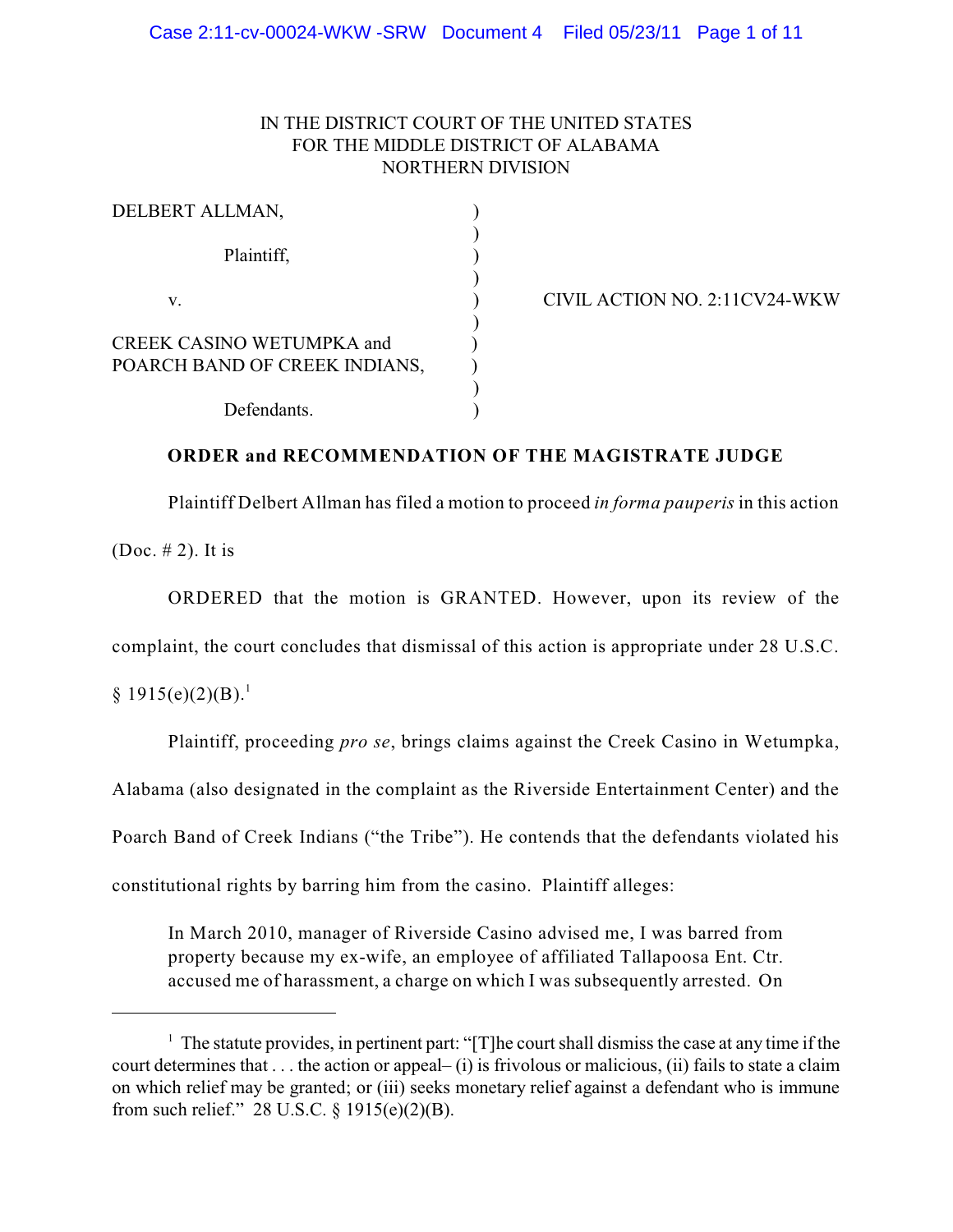9-16-2010 Judge Goggans of the Elmore Co. District Court dismissed the case. I then wrote a letter to Poarch Creek Indians in Atmore, asking that I be re[]instated to enter Riverside Ent. Ctr. after case was dismissed. I have not heard back from them and have exhausted all remedies of which I am aware. As a legal citizen of the County & State, I feel like I have the right to enter a federal reservation open to the public.

(Complaint, ¶ 5). He seeks "a nominal punitive judgement" and reinstatement of his

"privile[]ge to visit Riverside Ent. Ctr (Creek Casino Wetumpka)." (Id., ¶ 6).

The Poarch Band of Creek Indians is a federally recognized Indian tribal entity. See

25 U.S.C. § 479a-1; 75 Fed. Reg. 60810-01 (Oct. 1, 2010); 74 Fed. Reg. 40218-02 (Aug. 11,

2009).

"'Indian tribes have long been recognized as possessing the common-law immunity from suit traditionally enjoyed by sovereign powers.'" Florida v. Seminole Tribe, 181 F.3d 1237, 1241 (11th Cir. 1999)(quoting Santa Clara Pueblo v. Martinez, 436 U.S. 49, 58, 98 S.Ct. 1670, 1677, 56 L.Ed.2d 106 (1978)). Thus, "an Indian tribe is subject to suit only where Congress has authorized the suit or the tribe has waived its immunity." Kiowa Tribe v. Mfg. Techs., Inc., 523 U.S. 751, 754, 118 S.Ct. 1700, 1702, 140 L.Ed.2d 981 (1988). Tribalsovereign immunity, where it applies, bars actions against tribes regardless of the type of relief sought. See, *e.g.*, id. at 760, 118 S.Ct. at 1705 (barring suit for money damages); Fla. Paraplegic Ass'n v. Miccosukee Tribe of Indians, 166 F.3d 1126, 1127 (11th Cir. 1999)(barring suit for injunctive relief).

Freemanville Water System, Inc. v. Poarch Band of Creek Indians, 563 F.3d 1205 (11th Cir.

2009). Where tribal sovereign immunity has not been waived by the tribe or abrogated by Congress as to claims brought before the court, the court lacks subject matter jurisdiction to entertain the claims. See Sanderlin v. Seminole Tribe of Florida, 243 F.3d 1282, 1292 (11th Cir. 2001)("[T]he tribe's sovereign immunity deprives the district court of subject matter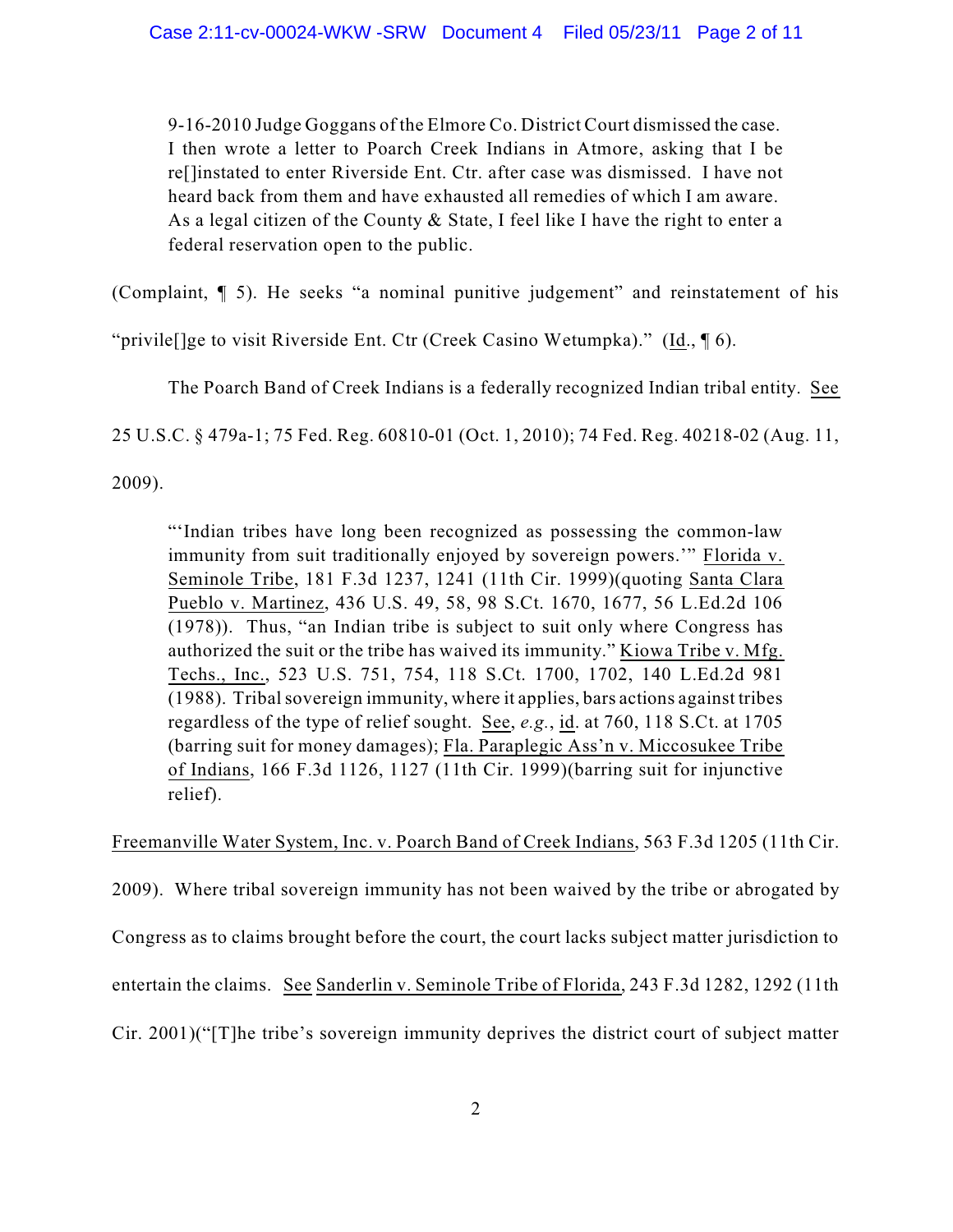jurisdiction over [plaintiff's] claims."). Sovereign immunity extends to a tribe's commercial activity; it is not limited to non-commercial governmental activity. See Kiowa Tribe, 523 U.S. at 758.

Plaintiff's apparent contention is that the Tribe may not lawfully exclude him from its casino on the basis of a complaint of harassment by its employee (plaintiff's ex-wife), since the criminal charge against plaintiff was dismissed. Plaintiff does not identify the constitutional provision under which he seeks relief.<sup>2</sup> Construing his *pro se* complaint broadly, the court treats plaintiff's claim that the defendants violated his constitutional rights as one premised on the due process clause of the United States Constitution.<sup>3</sup> However, even if the complaint presents a federal question, this court lacks jurisdiction to entertain plaintiff's claim against the Tribe. See Freemanville Water System, *supra*. There is no "express and unequivocal" language in the due process clause of the Constitution which abrogates tribal sovereign immunity. See U.S. Const. Amend. V; Florida Paraplegic Association, 166 F.3d at 1130 (observing that Indian tribes' natural rights as sovereigns

 $\degree$  Plaintiff's factual allegations are set forth on a form complaint which states, in paragraph 5, "State the facts on which you base your allegation that your *constitutional rights have been violated*." (Complaint, ¶ 5)(emphasis added).

 $3\text{ }$ . The court can discern no other constitutional right potentially implicated by plaintiff's factual allegations. Plaintiff does not invoke 42 U.S.C. § 1983 as a basis for his claim, nor could he. He alleges action (or inaction) by the tribe and its casino, not "state" action. See Chapoose v. Hodel, 831 F.2d 931, 934 (10th Cir. 1987). Further, plaintiff does not allege that his claim arises under the "constitutional rights" provision of the Indian Civil Rights Act, 25 U.S.C. § 1302. The Supreme Court has made clear that Congress did not abrogate tribal sovereign immunity as to claims under § 1302. See Santa Clara Pueblo v. Martinez, 436 U.S. 49 (1978).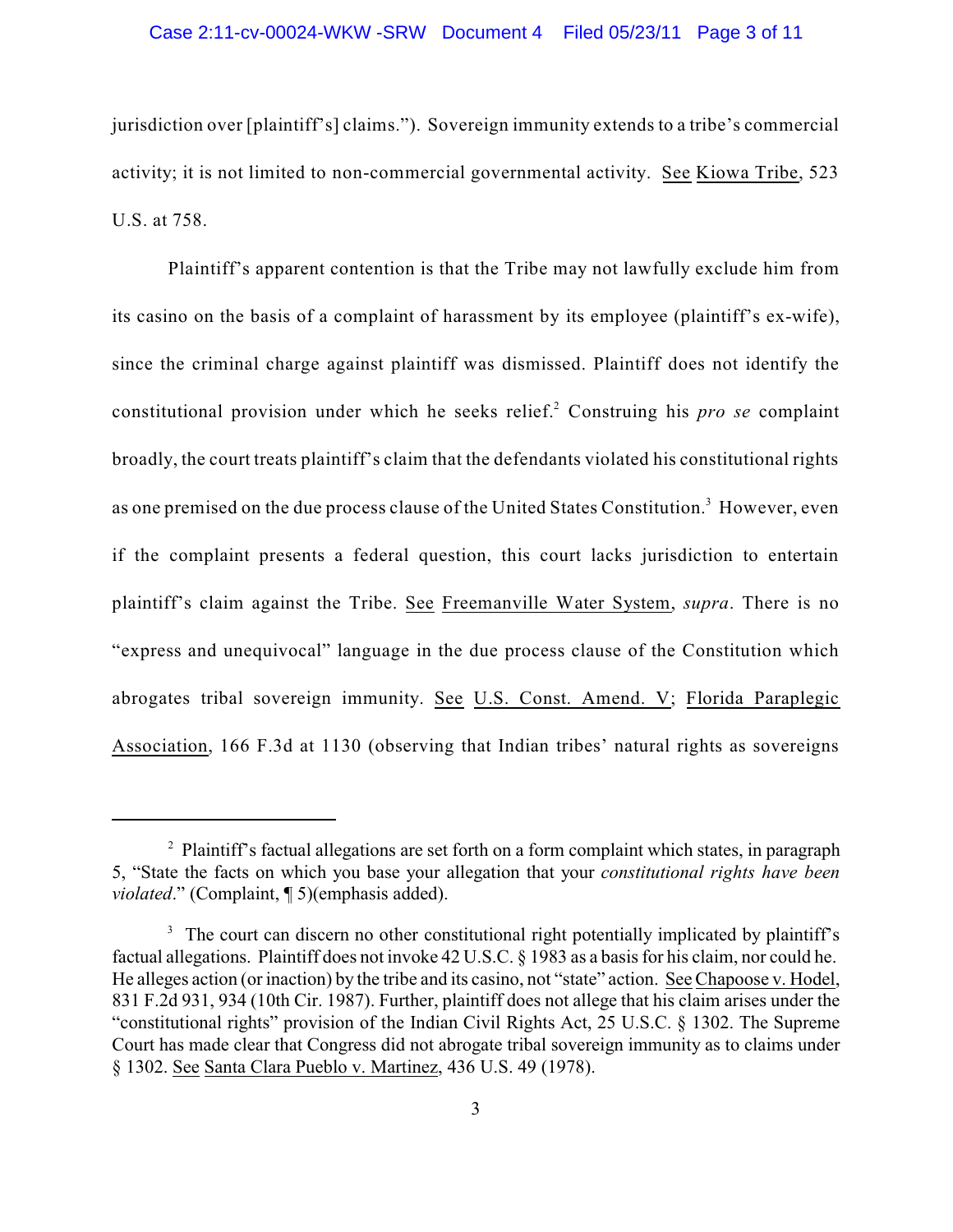### Case 2:11-cv-00024-WKW -SRW Document 4 Filed 05/23/11 Page 4 of 11

vested in them before the genesis of the United States (citing Worcester v. Georgia, 31 U.S. (6 Pet.) 515, 519 (1832)) and stating that federal abrogation of tribal sovereign immunity must be "'unequivocally expressed'" (quoting Santa Clara Pueblo, 436 U.S. at 58)). The complaint includes no factual allegations suggesting a waiver of sovereign immunity by the Poarch Band. See Ishler v. Internal Revenue, 237 Fed. Appx. 394, 398 (11th Cir. 2007)("[T]he plaintiff bears the burden of establishing subject matter jurisdiction . . . and, thus, must prove an explicit waiver of immunity."); Taylor v. Alabama Intertribal Council, 261 F.3d 1032, 1035 n. 4 (11th Cir. 2001), *cert. denied*, 535 U.S. 1066 (2002)(finding that the issue of waiver had "no bearing on the . . . case," because – even where the issue of tribal sovereign immunity was not raised by the defendant or litigated before the district court (id. at 1034 n. 3) – there was "no indication in the record that [the intertribal council defendant] ha[d] waived its immunity").<sup>4</sup>

<sup>&</sup>lt;sup>4</sup> The claims in this case do not arise from a written agreement which might include a provision waiving tribal sovereign immunity, such as those considered by the district courts in Contour Spa at the Hard Rock, Inc. v. Seminole Tribe of Florida, 2011 WL 1303163 (S.D. Fla. Mar. 31, 2011), and Tamiami Partners, Ltd. v. Miccosukee Tribe of Indians of Florida, 803 F. Supp. 401 (S.D. Fla. 1992), *reversed,*999 F.2d 503 (11th Cir. 1993). Additionally, there is no Class III gaming compact with the State of Alabama in which the Tribe might have waived its sovereign immunity as to claims arising from operation of its casinos. Cf. Alabama v. United States, 630 F. Supp.2d 1320 (S.D. Ala. 2008)(describing failure of compact negotiations between the Tribe and the State of Alabama). The Tribe emphasizes its sovereignty in the first section of its Tribal Code, and expressly states that its sovereign immunity is not waived by any provision in the Tribal Code or its amendments. Poarch Band of Creek Indians Tribal Code, § 1-1-1. Despite this non-waiver language, the Tribal Code does include a limited waiver of sovereign immunity for "tort" claims brought by patrons of the Tribe's gaming facilities. However, even assuming that a federal constitutional deprivation is a "tort" for purposes of the Poarch Band of Creek Indians Tort Claims Act, the waiver is limited to claims seeking compensatory damages. It does not extend to claims brought in federal court, to claims for punitive damages, or to claims seeking remedies beyond the scope of those identified in the act. (See id., §§ 29-1-4, 29-2-3, 29-1-3(c), 29-2-4(b)).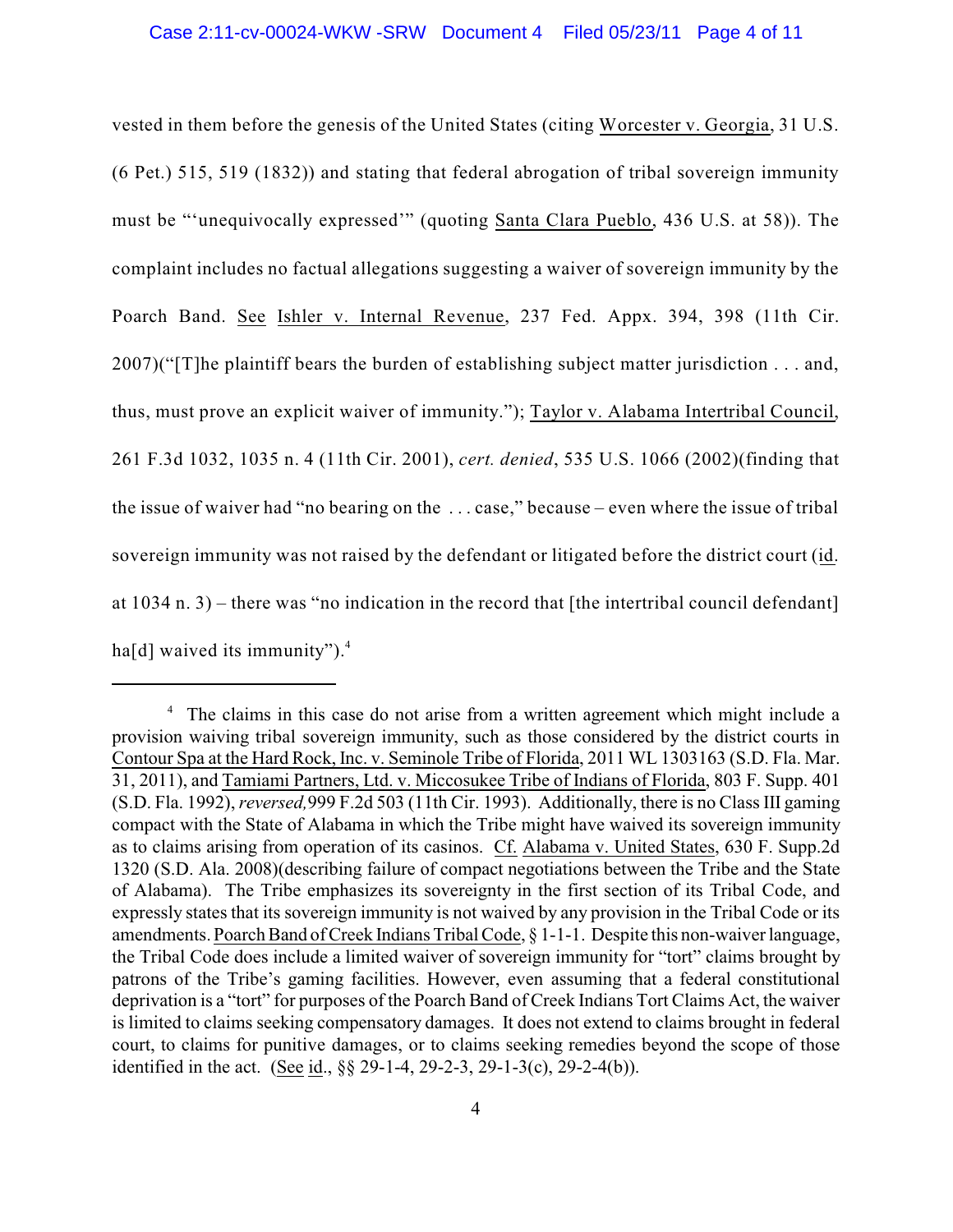### Case 2:11-cv-00024-WKW -SRW Document 4 Filed 05/23/11 Page 5 of 11

Plaintiff has sued both the casino and the Tribe. The court concludes that the Tribe's sovereign immunity extends to the Casino for two reasons. First, it appears from the face of the complaint that plaintiff himself acknowledges the Tribe's ownership and control over the casino. He alleges that the "Poarch Creek Indians in Atmore" failed to respond to his request that he "be re-instated to enter Riverside Ent. Ctr." (Complaint, ¶ 5). In the style of his complaint, plaintiff designates both "Creek Casino Wetumpka" and "Poarch Band of Creek Indians" as being located at the same address. (Complaint, ¶ 1). Second, the Tribal Code provides that "the Tribe shall have the sole proprietary interest in and responsibility for the conduct of all gaming activities on the Reservation[,]" and, further, that revenue from its gaming establishments provides funds for, *inter alia*, "Tribal operations or programs," "[e]conomic development," and "[t]he general welfare of the Tribe and its members." Poarch Band of Creek Indians Tribal Code, § 20-1-1(c), (d). Under these circumstances, plaintiff's claims against the Creek Casino Wetumpka are also barred by tribal sovereign immunity. 5 See Freemanville Water System, Inc. v. Poarch Band of Creek Indians, 2008 WL 80644 (S.D. Ala.Jan. 7, 2008), *affirmed*, 563 F.3d 1205 (11th Cir. 2009)(granting motion to dismiss filed by Poarch Band of Creek Indians, Creek Indian Enterprises, and P.C.I. Gaming on the

 $5$  Even if the casino were not entitled to sovereign immunity, plaintiff's claim against the casino would, nevertheless be subject to dismissal pursuant to 28 U.S.C. § 1915(e)(2)(B). The casino either is an arm of the sovereign or it is not. If it is, it is entitled to tribal sovereign immunity. If it is not, it is a non-governmental entity against which plaintiff may not maintain a claim for violation of his federal constitutional rights. Cf. Correctional Services Corp. v. Malesko, 534 U.S. 61 (2001)(declining to imply a Bivens-type remedy against a private corporation, which operated a halfway-house under contract to the federal Bureau of Prisons, for alleged constitutional violations).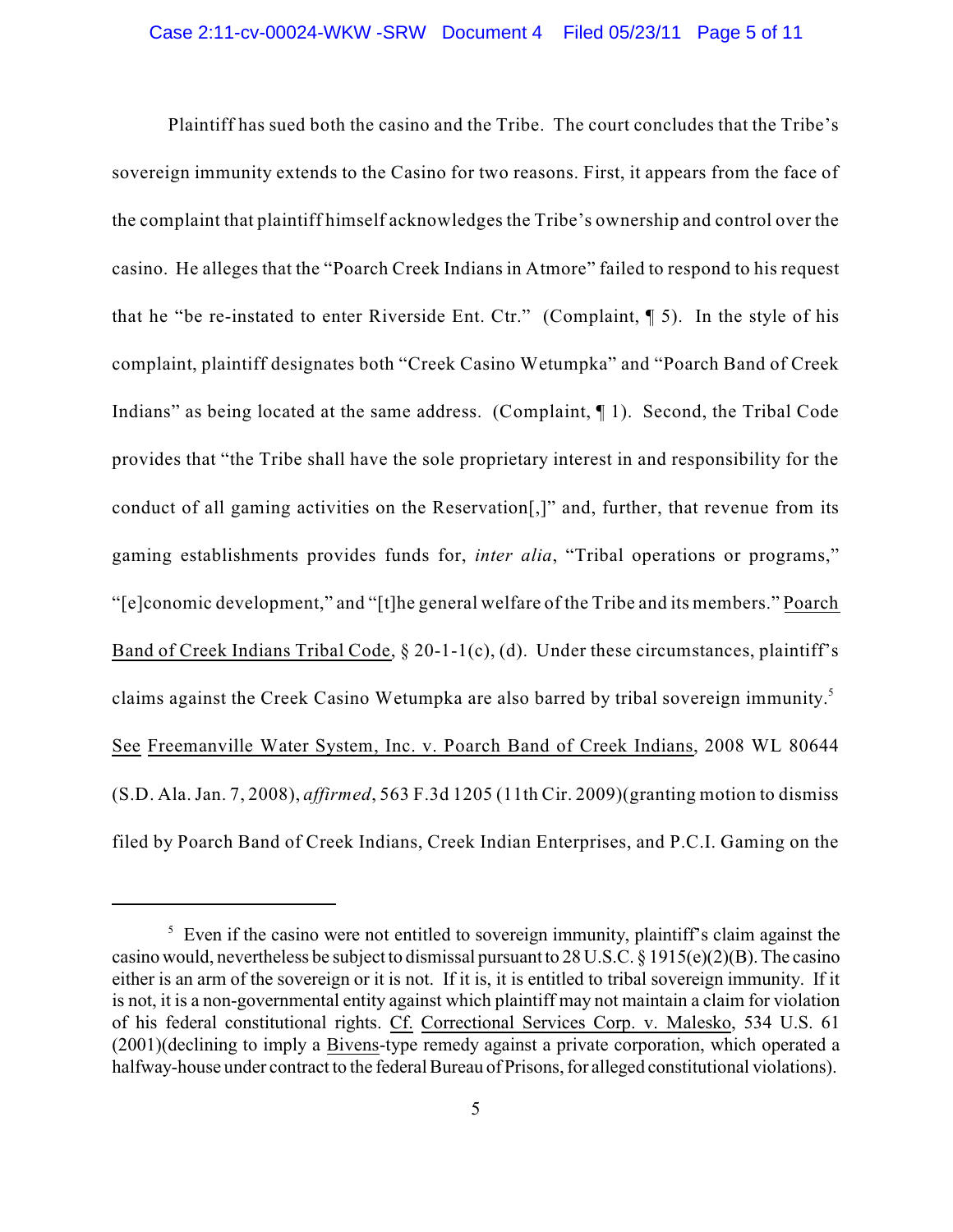## Case 2:11-cv-00024-WKW -SRW Document 4 Filed 05/23/11 Page 6 of 11

basis of sovereign immunity as to all defendants, where the latter two defendants were "wholly owned by the Tribe and chartered under its tribal laws"); see also Allen v. Gold Country Casino, 464 F.3d 1044 (9th Cir. 2006), *cert. denied*, 549 U.S. 1231 (2007)(citing a "principal purpose[]" of the Indian Gaming Regulatory Act as insuring that the tribe is the primary beneficiary of the gaming operation and stating, "In light of the purposes for which the tribe founded this Casino and the Tribe's ownership and control of its operations, there can be little doubt that the Casino functions as an arm of the Tribe. It accordingly enjoys the Tribe's immunity from suit.").

In the alternative, even if tribal sovereign immunity did not deprive this court of jurisdiction, this action would nevertheless be subject to dismissal pursuant to 28 U.S.C. § 1915(e)(2)(B)(ii), as plaintiff fails to state a claim of a federal constitutional violation upon which relief may be granted.

As separate sovereigns pre-existing the Constitution, tribes have historically been regarded as unconstrained by those constitutional provisions framed specifically as limitations on federal or state authority. Thus, in Talton v. Mayes, 163 U.S. 376, 16 S.Ct. 986, 41 L.Ed. 196 (1896), [the Supreme Court] held that the Fifth Amendment did not "operat[e] upon" "the powers of local self-government enjoyed by the tribes." Id. at 384, 16 S.Ct. at 989. In ensuing years, the lower federal courts have extended the holding of Talton to other provisions of the Bill of Rights, as well as to the Fourteenth Amendment.

Santa Clara Pueblo, 436 U.S. at 56. While Congress has enacted statutory provisions applicable to tribal entities and officers which are similar in many respects to those set forth in the Bill of Rights, the Fifth Amendment does not apply directly to tribal governmental conduct. See Nevada v. Hicks, 533 U.S. 353, 383 (2001)(Souter, J., concurring)("It has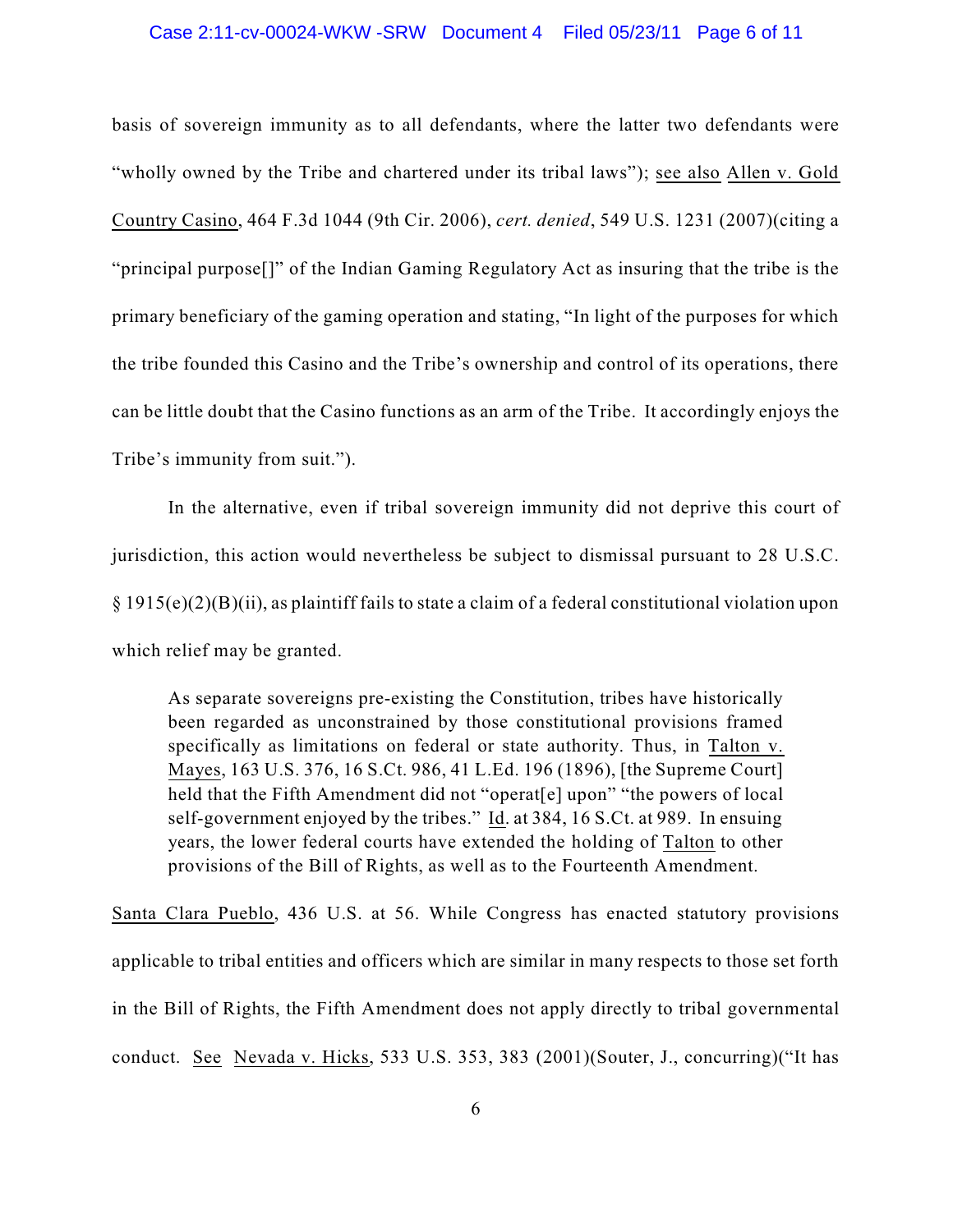#### Case 2:11-cv-00024-WKW -SRW Document 4 Filed 05/23/11 Page 7 of 11

been understood for more than a century that the Bill of Rights and the Fourteenth Amendment do not of their own force apply to Indian tribes."); Gallegos v. Jicarilla Apache Nation, 97 Fed. Appx. 806, 812 (10th Cir. 2003), *cert. denied*, 542 U.S. 938 (2004)(finding that a non-Indian tribal police officer challenging his termination failed to state a claim under 42 U.S.C. §1985(3) against tribal officials because the predicate violations upon which he relied  $-i.e.,$  of his "constitutional equal protection and due process rights" – were based on "provisions of the United States Constitution [that] do not constrain tribes and their officials")(citing Santa Clara Pueblo, 436 U.S. at 56-57); Suarez v. Confederated Tribes & Bands of Yakima, 996 F.2d 1227, 19193 WL 210717 (9th Cir. 1993)(unpublished opinion)("By their express terms, the Fifth and Fourteenth Amendments place limitations only on state and federal authority, and not on other sovereign governments such as the Yakima Nation."). Accordingly, in the present action, plaintiff fails to state a Fifth Amendment due process claim upon which relief may be granted.<sup>6</sup>

Finally – even if the Tribe's sovereign immunity did not deprive this court of jurisdiction and, and even if plaintiff's claims could be construed as arising under the Indian Civil Rights Act or under Tribal law (including Alabama state law causes of action

 $6$  As noted above, plaintiff alleges a violation of his "constitutional rights." (Complaint,  $\P$ 5). He does not allege that defendants have violated his rights under the Indian Civil Rights Act, 25 U.S.C. § 1302.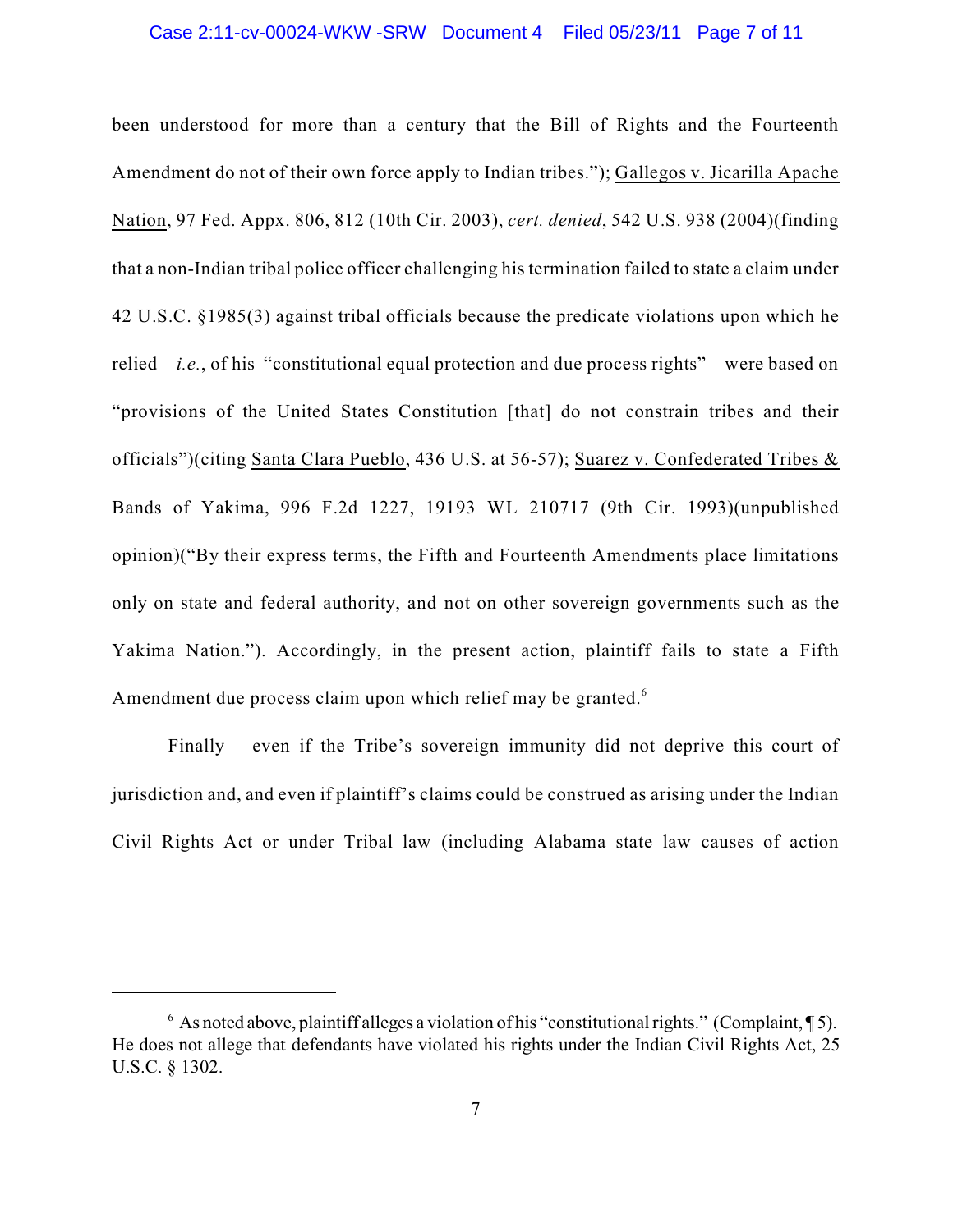incorporated by the Tribal Code)<sup>7,8</sup> – this action would nevertheless be subject to dismissal under the "prudential rule" set forth in National Farmers Union Insurance Comapnies v. Crow Tribe of Indians, 471 U.S. 845 (1985) and Iowa Mutual Ins. Co. v. LaPlante, 480 U.S. 9 (1987) which requires exhaustion of remedies in tribal court. Plaintiff alleges that he has "exhausted all remedies *of which [he is] aware*[,]" specifying that he sought relief from the tribe by writing a letter to the "Poarch Creek Indians in Atmore" requesting that he be permitted to enter the Riverside Entertainment Center. (Complaint, ¶ 5)(emphasis added). While plaintiff may not have been aware of its existence, the Tribe has a judicial system that includes a Tribal Court and an appellate court. The Tribal Court is empowered, according to the Tribal Code, to try "all civil causes of action and defenses thereto which are cognizable in the trial courts of the State of Alabama" and to exercise jurisdiction over "[a]ll persons . . . present with-in or upon reservation property" and all real and personal property located on or within the reservation. Poarch Band of Creek Indians Tribal Code, §§ 3-1-3, 4-1-1(a), 4-1-3, 4-1-4(a), 11-1-1. The Tribal Code further provides that where a defendant in a general civil action is "Indian," and the claim arose on "Indian country," the Tribal Court has exclusive jurisdiction. Id., § 4-1-5.

<sup>&</sup>lt;sup>7</sup> See Poarch Band of Creek Indians Tribal Code, § 11-1-1.

 $\delta$  In Nevada v. Hicks, 533 U.S. 353 (2001), the Court held that tribal courts of general jurisdiction lack authority to entertain federal claims under 42 U.S.C. § 1983. The Court reasoned that, while Article III of the U.S. Constitution "presume[s]" that "state courts could enforce federal law . . . [t]his historical and constitutional assumption of concurrent state-court jurisdiction over federal-law cases is completely missing with respect to tribal courts." Id. at 366-67. Thus, the exhaustion requirement is inapplicable to claims arising under federal law.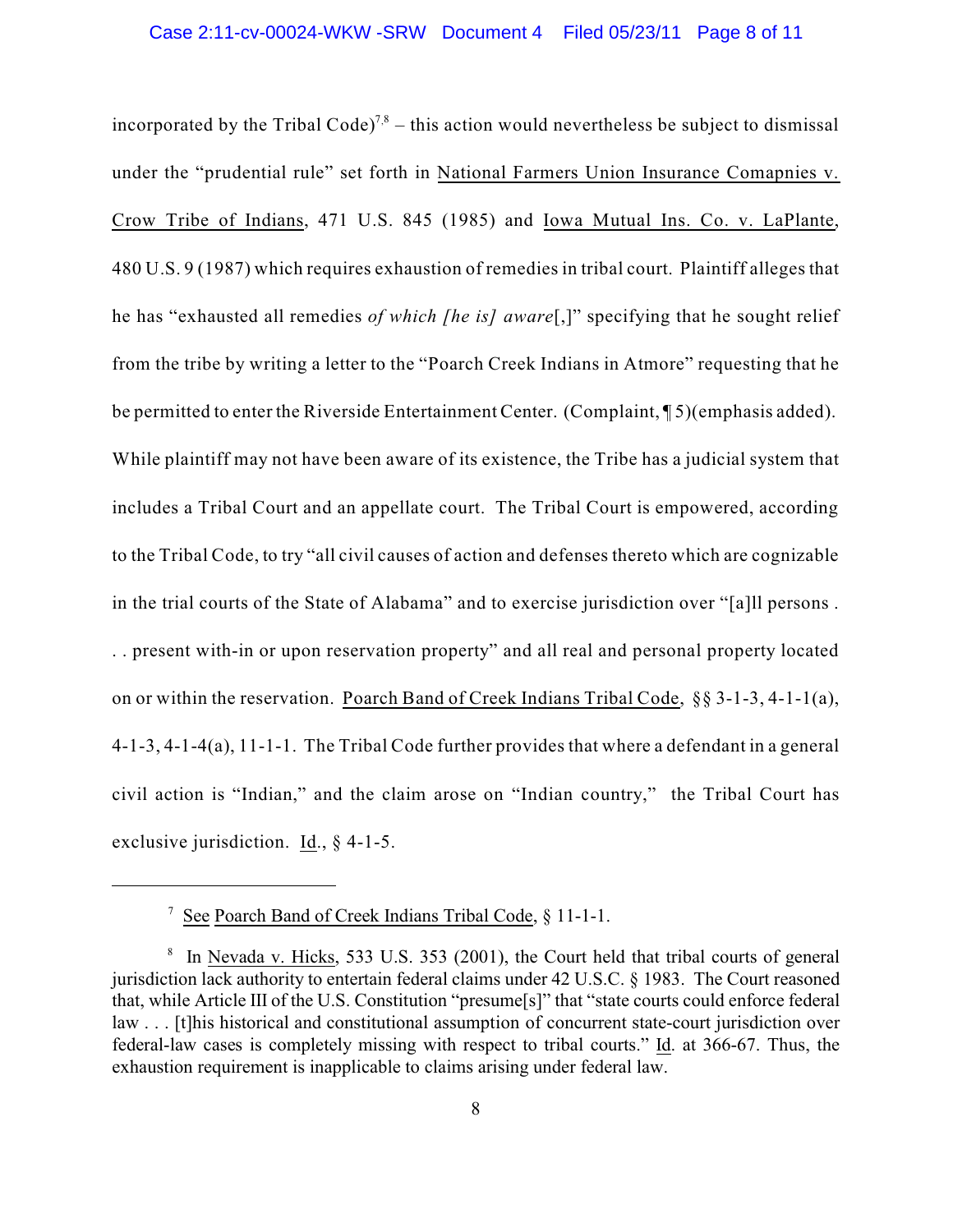### Case 2:11-cv-00024-WKW -SRW Document 4 Filed 05/23/11 Page 9 of 11

The claim that plaintiff asserts arose, according to the complaint, at the "Creek Casino Wetumpka," which plaintiff contends is on a "federal reservation open to the public." (Complaint, ¶¶ 3, 5). He sues only tribal defendants, and seeks an injunction requiring them to allow plaintiff to patronize the Wetumpka dining and entertainment facility, from which he was barred because of an allegation of harassment by plaintiff's ex-wife, an employee of the Tribe at another of its casinos.<sup>9</sup>

When there is a "colorable question" as to whether a tribal court has subject matter jurisdiction over a civil action, a federal court should stay or dismiss the action so as to "permit a tribal court to determine in the first instance whether it hasthe power to exercise subject matter jurisdiction." This "tribal exhaustion doctrine" is not jurisdictional in nature, but rather is a matter of comity. The exhaustion rule is applicable regardless of whether an action is currently pending in tribal court.

Madewell v. Harrah's Cherokee Smokey Mountains Casino, 730 F. Supp. 2d 485 (W.D. N.C.

2010)(citations omitted); see also Ninigret Development Corp. v. Narragansett Indian Wetuomuch Housing Authority, 207 F.3d 21, 31 (1st Cir. 2000)("Where applicable, [the tribal exhaustion] prudential doctrine has force whether or not an action actually is pending in a tribal court."). The present action involves a commercial relationship between the Tribe's entertainment facility and its customer, and seeks to limit the Tribe's ability to deny the customer access to its commercial facility – located on Tribal land and operated in order to promote the economic welfare of the Tribe – due to an accusation of harassment by one of

<sup>&</sup>lt;sup>9</sup> Plaintiff does not state whether he is an Indian member (or non-member) of the Tribe. From his allegation that he is entitled to enter a "reservation open to the public" (Complaint,  $\P$  5), the court infers that he is not.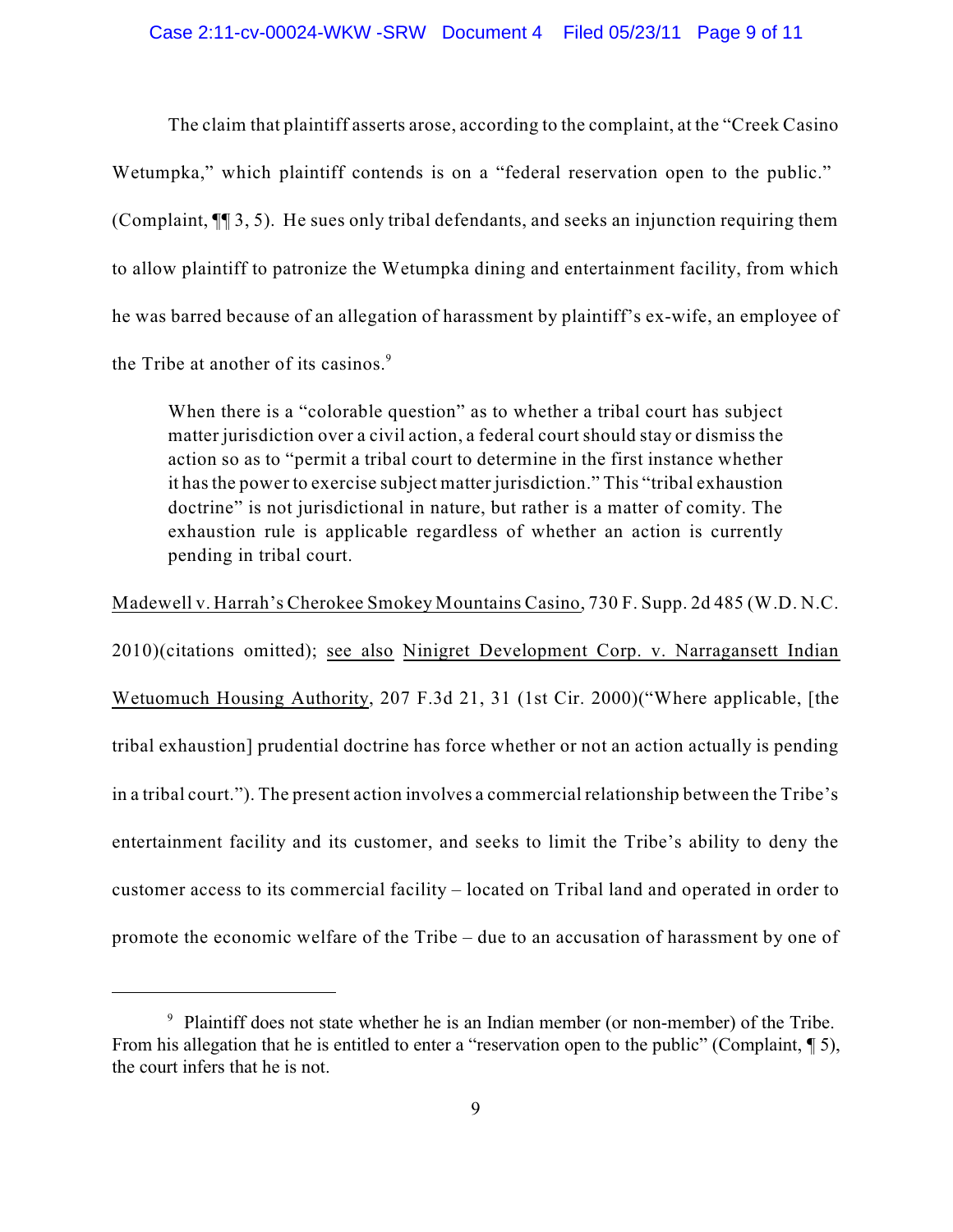# Case 2:11-cv-00024-WKW -SRW Document 4 Filed 05/23/11 Page 10 of 11

its employees. Thus, there is a "colorable question" of Tribal Court jurisdiction over plaintiff's claims in this case. See Smith v. Salish Kootenai College, 434 F.3d 1127 (9th Cir.), *cert. denied* 547 U.S. 1209 (2006)("[W]here the nonmembers [of the Tribe] are the *plaintiffs*, and the claims arise out of commercial activities within the reservation, the tribal courts may exercise civil jurisdiction." (emphasis in original)(citing Williams v. Lee, 358 U.S. 217 (1959)).

#### **CONCLUSION**

For the foregoing reasons, it is the RECOMMENDATION of the Magistrate Judge that plaintiffs' claims be DISMISSED pursuant to 28 U.S.C. § 1915(e)(2)(B) because, due to the tribal sovereign immunity of the defendants, this court lacks subject matter jurisdiction over plaintiffs' claims.

The Clerk of the Court is ORDERED to file the Recommendation of the Magistrate Judge and to serve a copy on the parties to this action. The parties are DIRECTED to file any objections to this Recommendation on or before June 6, 2011. Any objections filed must specifically identify the findings in the Magistrate Judge's Recommendation objected to. Frivolous, conclusive or general objections will not be considered by the District Court.

Failure to file written objections to the proposed findings and recommendations in the Magistrate Judge's report shall bar the party from a *de novo* determination by the District Court of issues covered in the report and shall bar the party from attacking on appeal factual findings in the report accepted or adopted by the District Court except upon grounds of plain